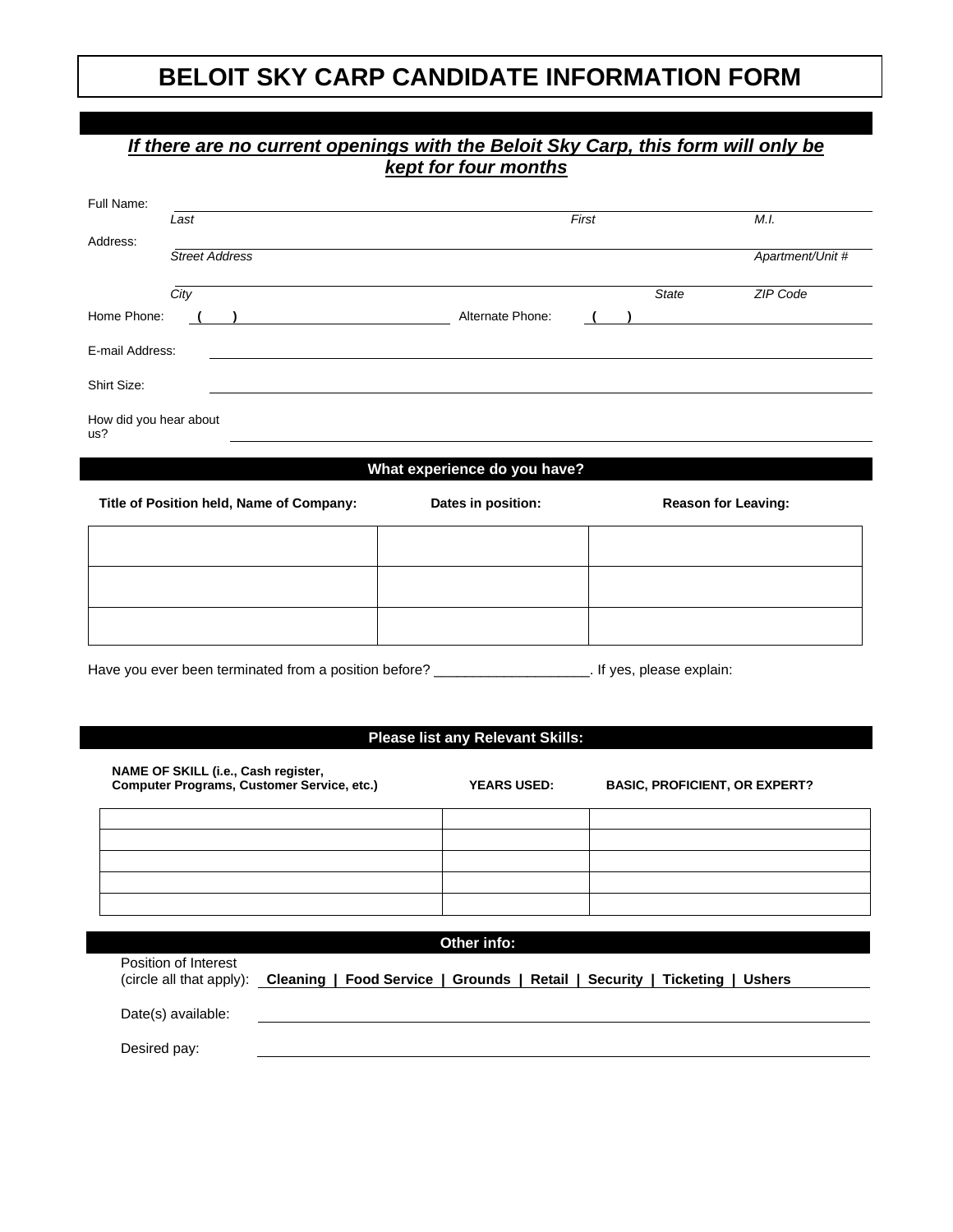**Have you ever been convicted of a felony or misdemeanor? \_\_\_\_\_\_\_\_\_\_\_ if yes please list the dates of the conviction and an explanation below on the next page:**

**Do not include arrests or other charges that did not result in conviction. A record of conviction or traffic offense does not automatically disqualify you from employment consideration. Our team, will consider all relevant circumstances, including date of conviction, nature of offense, evidence of rehabilitation, and position applied for. Failure to answer this question truthfully could result in termination of employment or revocation of any offer of employment.**

**\_\_\_\_\_\_\_\_\_\_\_\_\_\_\_\_\_\_\_\_\_\_\_\_\_\_\_\_\_\_\_\_\_\_\_\_\_\_\_\_\_\_\_\_\_\_\_\_\_\_\_\_\_\_\_\_\_\_\_\_\_\_\_\_\_\_\_\_\_\_\_\_\_\_\_\_\_\_\_\_\_\_\_\_\_\_\_\_\_\_\_\_\_\_\_\_\_\_\_\_\_\_\_\_\_ \_\_\_\_\_\_\_\_\_\_\_\_\_\_\_\_\_\_\_\_\_\_\_\_\_\_\_\_\_\_\_\_\_\_\_\_\_\_\_\_\_\_\_\_\_\_\_\_\_\_\_\_\_\_\_\_\_\_\_\_\_\_\_\_\_\_\_\_\_\_\_\_\_\_\_\_\_\_\_\_\_\_\_\_\_\_\_\_\_\_\_\_\_\_\_\_\_\_\_\_\_\_\_\_\_ \_\_\_\_\_\_\_\_\_\_\_\_\_\_\_\_\_\_\_\_\_\_\_\_\_\_\_\_\_\_\_\_\_\_\_\_\_\_\_\_\_\_\_\_\_\_\_\_\_\_\_\_\_\_\_\_\_\_\_\_\_\_\_\_\_\_\_\_\_\_\_\_\_\_\_\_\_\_\_\_\_\_\_\_\_\_\_\_\_\_\_\_\_\_\_\_\_\_\_\_\_\_\_\_\_**

## **PRE-EMPLOYMENT STATEMENT (PLEASE READ VERY CAREFULLY AND SIGN BELOW)**

I understand and voluntarily agree to the following:

- 1. The information that I have provided on this form is true and complete to the best of my knowledge. Any misrepresentation or omission of any material fact in my form, resume or any other materials, or during any interviews, will be grounds for refusal of employment, or, if I am employed, immediate termination will result.
- 2. Lunderstand that this is not an application of employment and that after the season the team will no longer keep this on file. Should I be interested in employment after this season I will need to re-apply.
- 3. Any offer of employment I may receive from the Team is contingent upon my successful completion of the Team's total pre-employment screening process, including receipt of references that it considers satisfactory.
- 4. I authorize all of my present and former employers, educational institutions, and those individuals I have listed as personal references to furnish information about my employment record, including a statement of the reason for the termination of my employment, work performance, abilities, academic record, and other qualities pertinent to my qualification for employment, and I hereby release them from any and all liability for damages arising from furnishing the requested information.
- 5. I understand that, as a condition of employment the Team may conduct a Criminal Record Check except where prohibited by state or local law. By signing this document, I authorize the Team to initiate such an investigation for the purpose of determining my suitability for employment at the Team
- 6. I also understand that The Team is an Equal Opportunity Employer committed to maintaining a workplace free from unlawful discrimination
- 7. I understand that employment at the Team is At-Will. If I join the Team, I do so voluntarily and I may resign at any time and for any reason. Similarly, the Team may release me whenever it believes it is in the best interest to do so, with or without cause and with or without notice, including when required because of reorganization and or economic conditions.
- 8. I understand that this form will be kept on file for no more than three months from the date it was made. 9. I understand that although Management makes every effort to accommodate individual preferences, business needs may
- at times make the following conditions mandatory: overtime, shift work, a rotating schedule, or a work schedule other than Monday through Friday particularly in operations.
- 10. All persons who are offered employment with the team and who are "disabled" as defined in the Americans with Disabilities Act ("ADA") or in applicable state statutes are invited to inform The Team of any reasonable accommodation(s) they may need in order to perform the essential functions of the position which they are offered.
- 11. Prior to our proceeding with any consideration of employment, you must read, understand, and indicate your willingness to accept and apply our Standards of Behavior during any employment with us.

## Signature of Applicant **Date** Date **Date** Date **Date**

(Your signature indicates that you have read and understand items 1 through 11 above.)

**THE BELOIT SKY CARP IS AN EQUAL OPPORTUNITY EMPLOYER** and our employment decisions are made without regard to race, color, religion, age, sex, national origin, gender identity, handicap, disability, veteran or marital status. We reasonably accommodate individuals with handicaps, disabilities and bona fide religious beliefs.